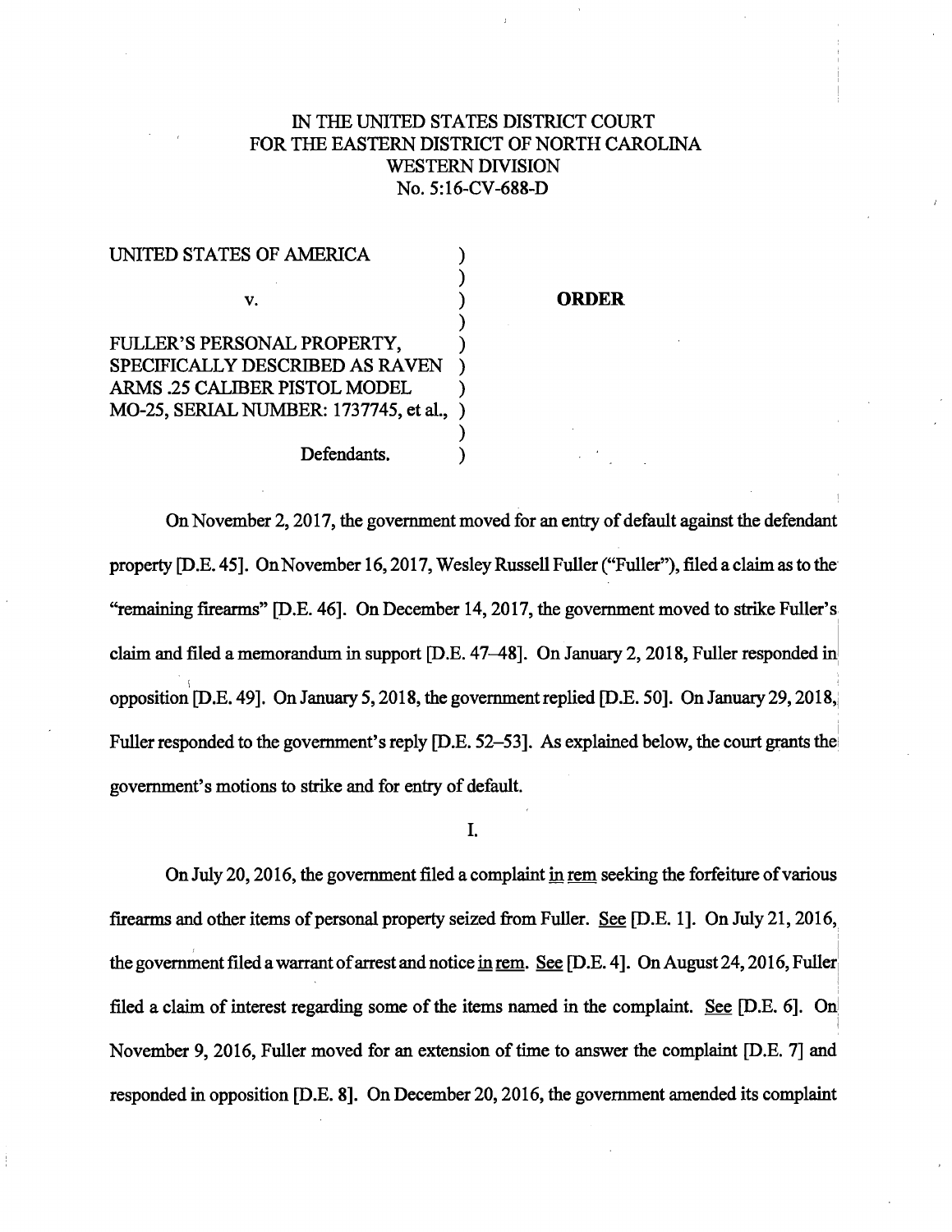[D.E. 16]. On December 21, 2016, the court gave Fuller an extension to respond to the amended' complaint. See [D.E. 20]. On February 27, 2017, Fuller filed an amended claim concerning certain items of property. See [D.E. 25]. On April 4, 2017, the government filed a second amended complaint. See [D.E. 29]. On April28, 2017, Fuller filed a second set of amended claims, but failed to make his claims under penalty of perjury. See [D.E. 31].

On July 14,2017, the government moved to strike Fuller's claims and argued that Fuller's claims were facially insufficient. See [D.E. 34]. On October 11, 2017, the court entered an order striking Fuller's claims and proposed amended claims and found that Fuller's claims and proposed amended claims did not comply with Supplemental Rule G(5)(a)(i)(C). See [D.E. 44]. On November 2, 2017, the government moved for default as to the remaining in rem defendants. See [D .E. 45]. Before the clerk could enter default, Fuller filed yet another claim on November 16, 2017. ' See [D.E. 46]. On December 14, 2017, the government filed its second motion to strike and argued I that Fuller's renewed claim is untimely. See [D.E. 47].

Supplemental Rule G governs a forfeiture action in rem arising from a federal statute. See Supp. R. G(1). Under Supplemental Rule G(5)(a)(i), "[a] person who asserts an interest in the defendant property may contest the forfeiture by filing a claim in the court where the action is pending." Supp. R. G(5)(a)(i); cf. 18 U.S.C. § 983(a)(4)(A) (stating that a person may claim an interest in seized property in a "manner set forth in the [Supplemental Rules]"). Supplemental Rule i G(5) requires a person to file the claim by the time stated in the direct notice sent under Rule: G(4)(b). See Supp. R. G(5)(a)(ii)(A). The direct notice contained in the Warrant of Arrest and I i Notice In Rem provided that any claim must be filed "within thirty-five (35) days after the earlier of(a) the date this Warrant of Arrest and Notice In Rem is sent, as defined by Supplemental Rule  $G(4)(b)(iv)$ , or (b) from completed publication of the notice of the filing of the complaint, if required

2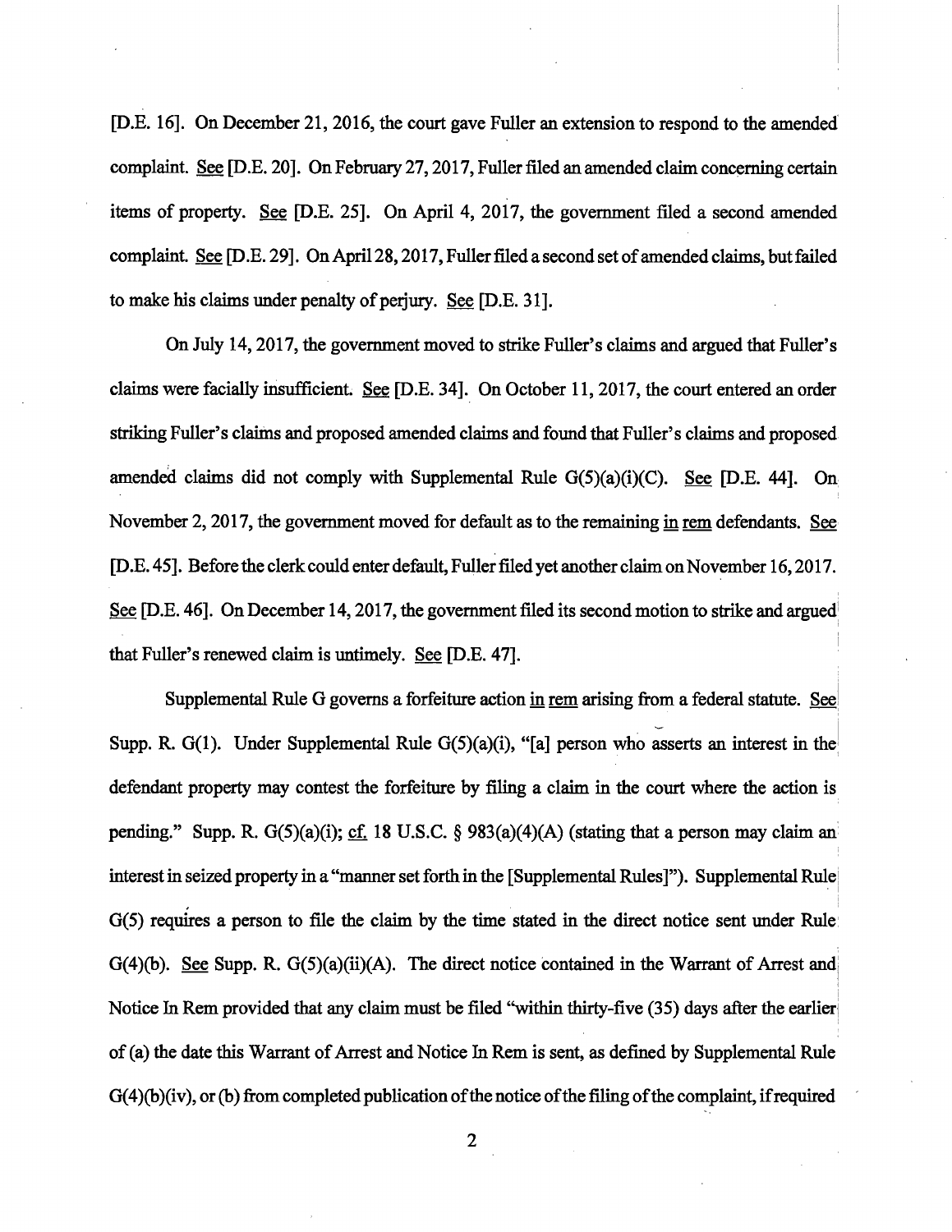.... " [D.E. 30] 3. After filing a claim, a person asserting an interest in seized property has 21 days: to serve and file an answer to the complaint for forfeiture. See Supp. R.  $G(5)(b)$ .

On April 11, 2017, the second amended complaint was mailed to Fuller at his place of incarceration by certified mail, return receipt requested, and he received it on April 13, 2017. See [D.E. 36-1]. Under Supplemental Rule  $G(5)(a)(ii)(A)$ , read in conjunction with Supplemental Rule;  $G(4)(b)(iv)$ , Fuller had 35 days from April 11, 2017, to file his claim. Thus, Fuller had until May 16, 2017, to file his claim. Fuller first attempted to file a claim concerning the second amended complaint on April 28, 2017, but did not make his claim under penalty of perjury. See [D.E. 31].

The government argues that Fuller only had until May 16, 2017, to file a proper claim under I penalty of perjury and failed to do so. Thus, according to the government, Fuller's renewed claim of November 16, 2017, is untimely.

A person contesting the forfeiture of property in a civil forfeiture action "must" file a claim "by the time stated in a direct notice sent under Rule  $G(4)(b)$ ." Supp. R.  $G(5)(a)(ii)(A)$ . A claimant ' i who fails to comply with the Supplemental Rules lacks statutory standing to assert a claim. See United States v. \$18,690.00 in U.S. Currency, No. 5:13CV00026, 2014 WL 1379914, at \*2 (W.D. Va. Apr. 8, 2014) (unpublished). The government may move to strike a claim for failing to comply with Rule G(5). See Supp. R. G(8)( $c$ )(A). When a claimant "has not timely filed a verified claim, I the court may strike the answer." United States v. Thirty-Five Firearms, 123 F. App'x 204, 206 (6th Cir. 2005) (per curiam) (unpublished); United States v. \$23.000 in United States Currency, 356 F.3d' 157, 163 (1st Cir. 2004).

Courts "consistently have required claimants to follow the language of the Supplemental Rules to the letter." United States v. Borromeo, 945 F.2d 750, 752 (4th Cir. 1991) (quotation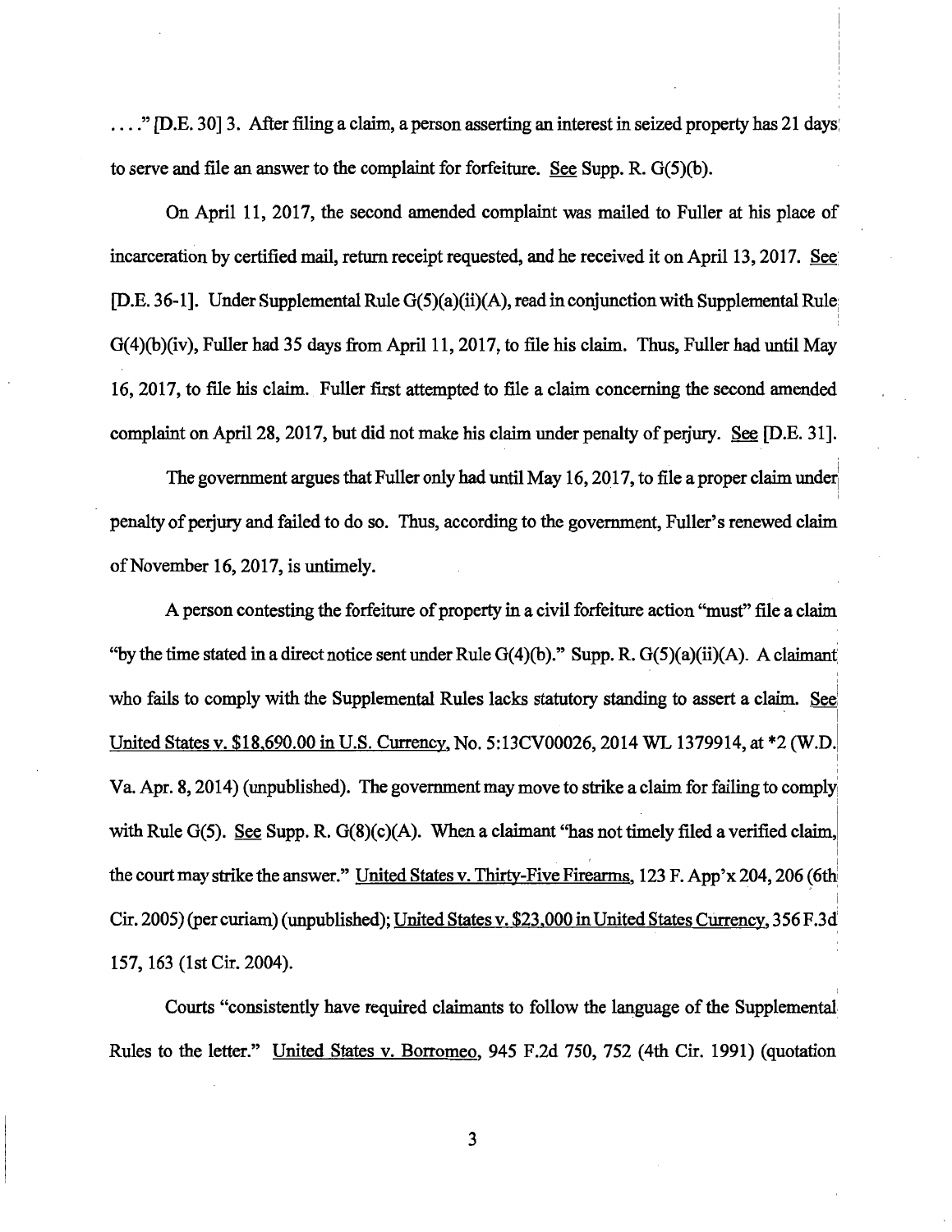omitted). By filing an untimely claim, Fuller has failed to do so. Thus, the court strikes his renewed claim.

In opposition, Fuller argues that he demonstrated "excusable neglect" under Federal Rule of Civil Procedure 6(b)(1)(B). "[I]nadvertence, ignorance of the rules or mistakes construing the rules do not usually constitute 'excusable neglect."' Thompson v. E.I. DuPont de Nemours & Co., 76 F.3d 530, 533 (4th Cir. 1996); see Symbionics Inc. v. Ortlieb, 432 F. App'x 216, 220 (4th Cir.' 2011) (per curiam) (unpublished). Excusable neglect is "not easily demonstrated" and applies "only in the extraordinary cases where injustice would otherwise result." Symbionics Inc., 432 F. App'x at 220 (quotation omitted); Thompson, 76 F .3d at 534. Relevant factors for determining excusable neglect include the danger of prejudice, length of delay and potential impact, the reason for the delay,! <sup>I</sup> i whether the delay was within the reasonable control of the movant, and whether the movant acted in good faith. See Pioneer Inv. Servs. Co. v. Brunswick Assocs. Ltd. P'ship., 507 U.S. 380, 395  $(1993)$ ; Thompson, 76 F.3d at 533.

In analyzing excusable neglect, the most important factor is the reason for failing to timelyi I file. See, e.g., Thompson, 76 F.3d at 534. Fuller says in his renewed claim that "On or around" 10/17117 Wesley was transported away from all of his legal papers to appear before this Honorablei I Court in reference to his Writ. On or around 10/31/17 Wesley was returned to FMC Butner and is just now able to respond in said motion." [D.E. 46] 1. Fuller's absence from Butner, however, does I not adequately explain why Fuller failed to file a timely, verified claim until November 16, 2017.! Fuller has had notice since the service of the warrant of arrest in rem on April 13, 2017, that he had  $\mathbf{I}$ to file a timely, verified claim. See [D.E. 36-1]. Fuller's two-week absence from Butner in October) I 2017 occurred long after the time for filing a claim had expired. Thus, Fuller's October 2017

l

4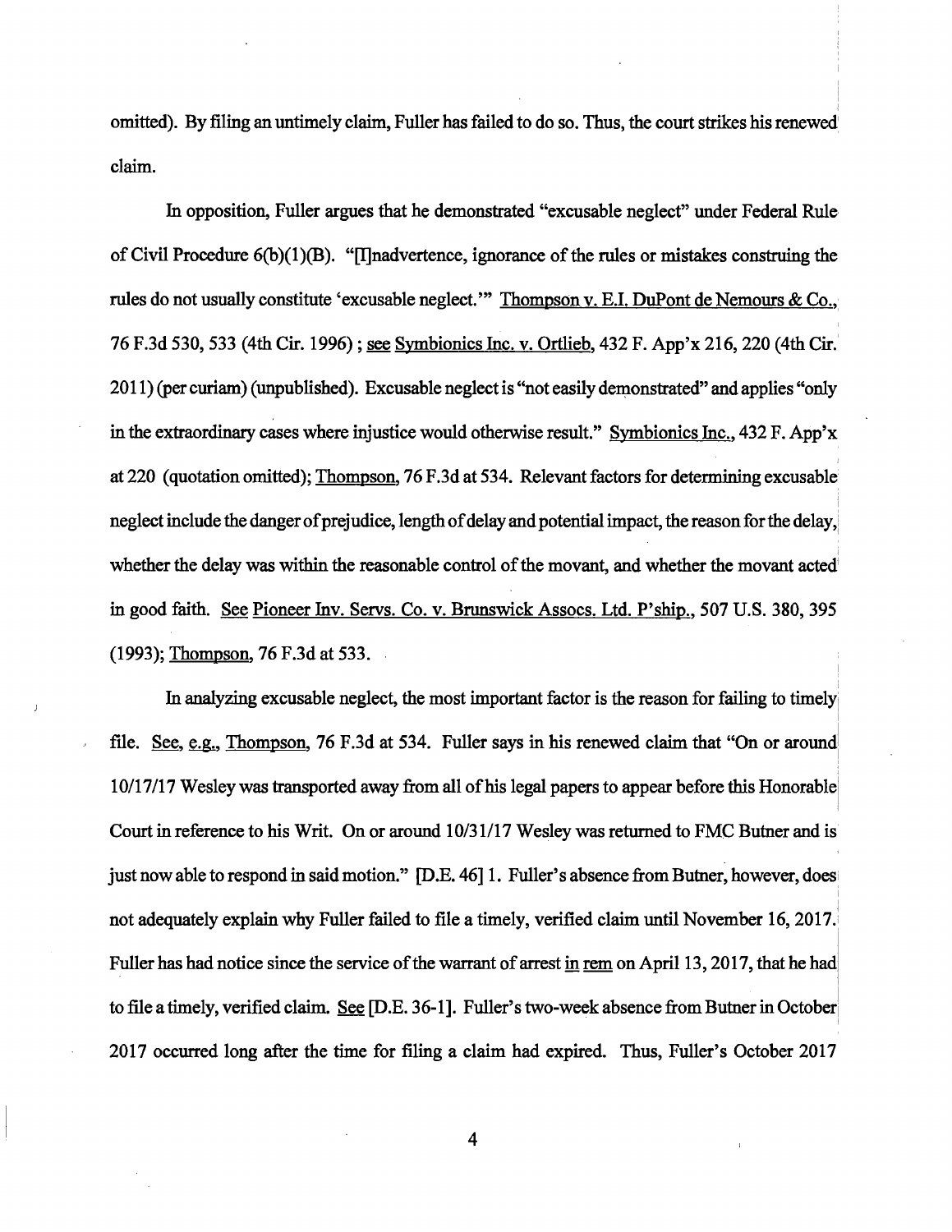absence from Butner does not provide "excusable neglect" for the untimely filing. See, e.g., Pioneer Inv. Servs. Co., 507 U.S. at 391-92; Thompson, 76 F.3d at 534.

Next, Fuller argues that the government failed to comply with 21 U.S.C. § 853(n)(1), because "notice was not sent to Fuller's father allowing him to assert a legal interest in the property in question." [D.E. 49] 3 (alternation omitted). Fuller seeks the return of the property due to these "serious due process concerns." Id.

Without a timely, verified claim, Fuller lacks standing to make this due-process argument concerning a third-party. See United States v. Two Bank Accounts, No. Civ. 06-4016-KES, 06-1 I 4005, 2009 WL 92449, \*2 (D.S.D. Jan. 5, 2009) (unpublished). Moreover, and in any event, Fuller's; father had actual notice of the forfeiture complaint. See [D.E. 39-2]. Indeed, Fuller's father, George W. Fuller, actually filed a document under penalty of perjury in this proceeding on August 7, 2017, where he stated he bought certain firearms subject to forfeiture and gave them to Fuller. See id. Thus, Fuller cannot credibly claim his father did not have notice. As for Fuller's citation to 21· U.S.C.  $\S 853(n)(1)$ , the notice procedures in that statute do not apply in a civil forfeiture proceeding.

Fuller raises several arguments concerning the Federal Rules of Criminal Procedure and due' process in his sur-reply. See [D.E. 52–53]. Local Civil Rule 7.1 does not permit a party who opposes a motion to file a sur-reply. See Local Civil Rule 7.1 $(f)$ -(g). Accordingly the court does not consider these filings.

i

I

Pro se claimants are not excused from strict compliance with the rules governing forfeiture of property. See, e.g., United States v. One 2012 Honda Accord, No. ELH-14-01294, 2014 WL: 6066002, \*5–6 (D. Md. Nov. 12, 2014) (unpublished); <u>United States v. \$11,210.00 in U.S. Currency,</u> No. 3:09CV285, 2010 WL2817246, \*2-3 (E.D. Va. July 15, 2010) (unpublished). Fuller did not